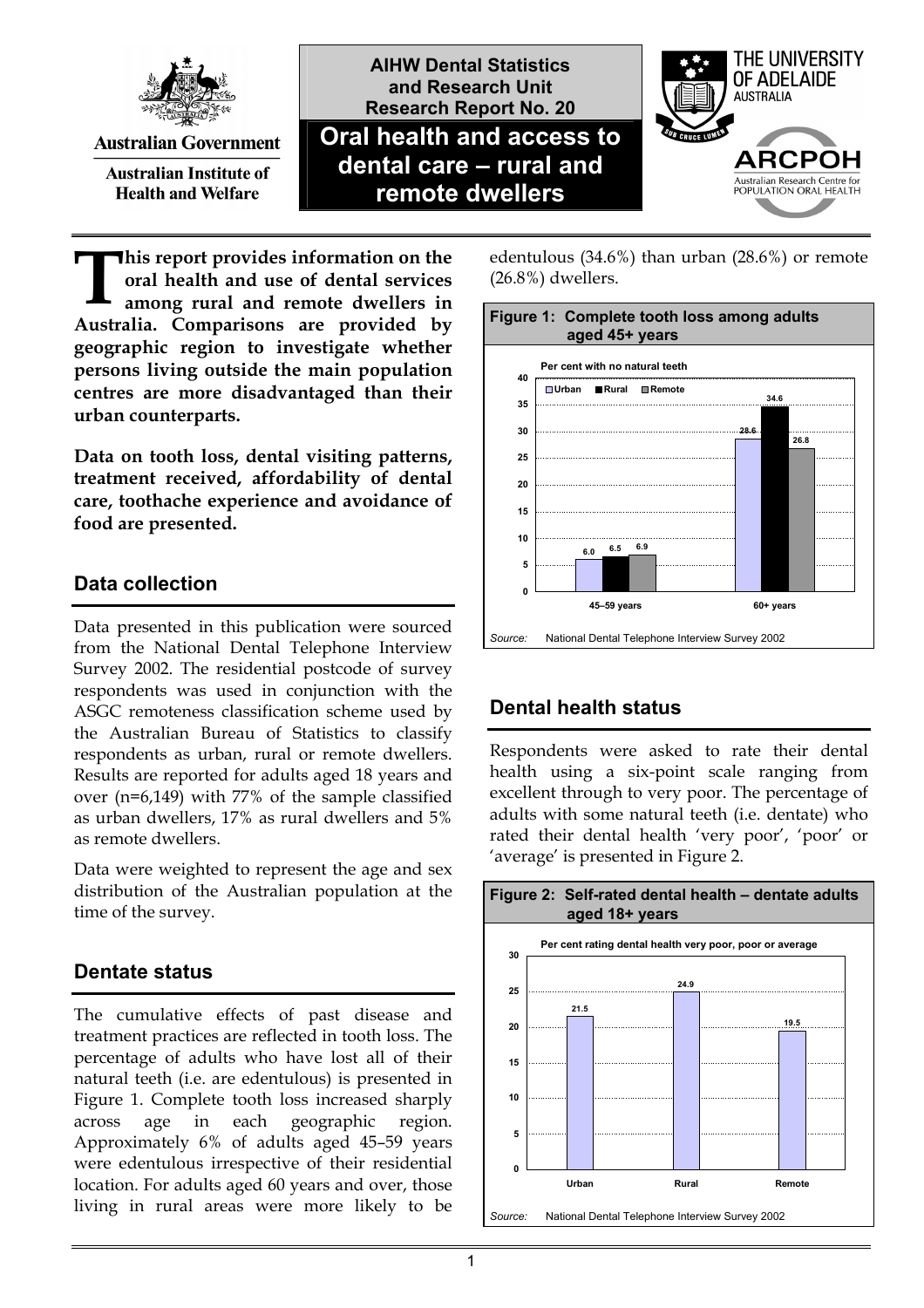Rural dwellers were most likely to rate their dental health as 'very poor', 'poor' or 'average'. One-in-four rural dwellers (24.9%) reported this compared with 21.5% of urban dwellers and 19.5% of remote dwellers.

### **Access to dental services**

#### **Dental visiting patterns**

Regular visits to the dentist can help prevent or control dental disease. The time elapsed since dentate adults made their last dental visit is presented in Figure 3.

Urban dwellers were most likely to have visited a dentist in the last year (58.2%), followed by rural dwellers (53.1%) and remote dwellers (50.5%). One-in-three residents living in remote areas (33.5%) had not visited a dentist in the last 2 years compared with 26.0% of rural dwellers and 22.5% of urban dwellers.



#### **Usual reason for dental visit**

A person's reason for seeking dental care influences the type of care they receive. Those seeking care for a check-up benefit from early detection and receive preventive services whilst those who usually seek care for a problem may receive less complete treatment and fewer preventive services.

The percentage of residents who usually visit the dentist for a problem rather than a check-up is presented in Figure 4.

Residents living in rural and remote regions of Australia were far more likely to usually visit the dentist for a problem (approximately 59%) than urban dwellers (45.3%).



#### **Location of last dental visit**

The percentage of dentate adults who attended a private clinic at their last dental visit is presented in Figure 5.

Urban dwellers were most likely to have attended a private clinic (86.7%) followed by rural dwellers (82.2%). Over one-in-four residents living in remote locations attended a public clinic or other non-private clinic at their last dental visit.

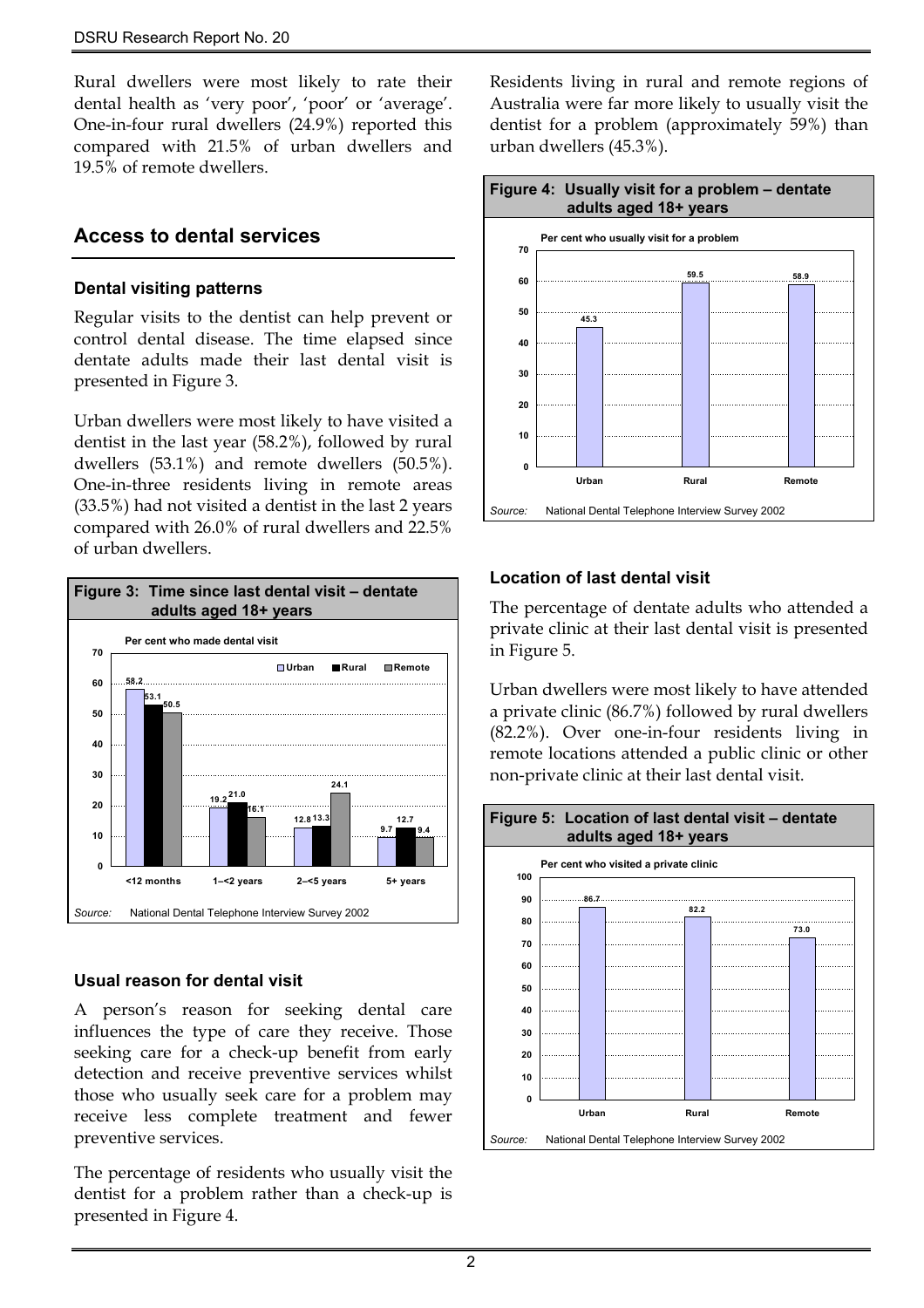## **Treatment received**

#### **Extractions**

Respondents who made a dental visit in the last year were asked about the treatment they received. Extraction of a tooth indicates that all previous preventive and restorative treatment has failed.



Residents living in rural areas were slightly more likely to report they had a tooth extracted in the last year (21.6%) than urban (17.2%) and remote dwellers (17.7%) (Figure 6).

### **Fillings**

Urban and rural dwellers were equally likely to report they had received a filling in the last year (45–46%). Residents living in remote areas were less likely (37.6%) to have had a filling (Figure 7).



# **Cost of dental care**

#### **Affordability**

Respondents were asked how much difficulty they would have in paying a \$100 dental bill. Between 12% and 14% of respondents reported they would have a lot of difficulty paying a \$100 dental bill irrespective of whether they lived in an urban, rural or remote location (Figure 8).



#### **Dental insurance**

Dental insurance coverage was lowest among rural dwellers (39.0%) and highest among urban dwellers (47.4%). Remote dwellers were more likely to have dental insurance (43.4%) than residents living in rural areas (Figure 9).